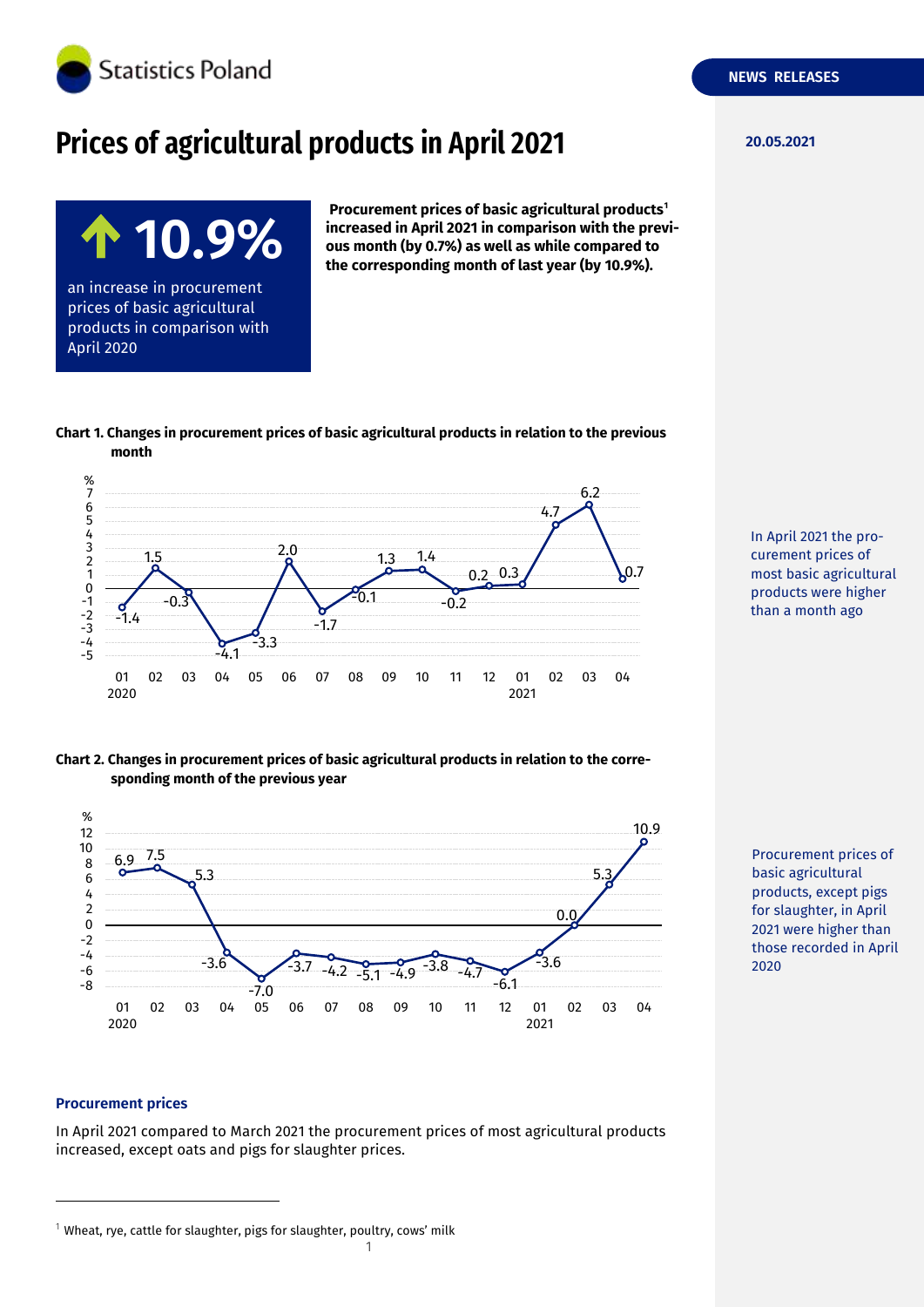The prices of most agricultural products were also higher in April 2021 in comparison with the corresponding month of the last year. However, oats, potatoes and pigs for slaughter were cheaper than last year.

| <b>SPECIFICATION</b>                       | Procurement prices |             |             | Marketplaces prices <sup>a</sup> |             |             |
|--------------------------------------------|--------------------|-------------|-------------|----------------------------------|-------------|-------------|
|                                            | 04 2021            |             |             | 04 2021                          |             |             |
|                                            | in<br>zloty        | 03 2021=100 | 04 2020=100 | in<br>zloty                      | 03 2021=100 | 04 2020=100 |
| <b>Cereal grain<sup>2</sup></b> - per 1 dt |                    |             |             |                                  |             |             |
| Wheat                                      | 94.58              | 100.4       | 118.0       |                                  |             |             |
| Rye                                        | 76.40              | 103.4       | 129.0       |                                  |             |             |
| <b>Barley</b>                              | 83.39              | 103.8       | 123.0       | $\cdot$                          |             |             |
| Triticale                                  | 84.03              | 103.8       | 127.7       | ٠                                |             |             |
| Oat                                        | 62.67              | 99.7        | 98.0        | $\bullet$                        |             |             |
| Maize                                      | 88.44              | 103.2       | 123.9       | $\cdot$                          |             |             |
| <b>Potatoes</b> – per 1 dt                 | 73.48              | 113.8       | 86.0        | $\bullet$                        |             |             |
| Animals for slaughter -<br>per kg          |                    |             |             |                                  |             |             |
| Cattle (excluding calves)                  | 7.19               | 104.6       | 117.5       | ٠                                |             |             |
| of which young cattle                      | 7.30               | 105.5       | 117.2       | ٠                                |             |             |
| Pigs                                       | 5.29               | 98.7        | 87.0        | $\cdot$                          |             |             |
| Poultry                                    | 4.07               | 101.9       | 121.9       | $\cdot$                          |             |             |
| <b>Cows' milk</b> – per 1 hl               | 152.27             | 100.5       | 114.6       | ٠                                |             |             |

### **Table 1. Prices of agricultural products (excluding VAT) in April 2021**

a – No data; due to the epidemiological situation (the state of danger of COVID-19 disease), it was not possible to obtain data on prices of agricultural products on marketplaces.

Data on procurement prices were calculated on the basis of information on value and quantity of procurement by legal persons and independent organizational entities without legal personality (without natural persons). Indices of procurement prices were calculated on the basis of absolute data expressed with more precision than In the tables.

## **Procurement prices of major agricultural products**

In April 2021 procurement prices of **wheat** (94.58 PLN per dt) were higher both in relation to the previous month (by 0.4%) and in an annual terms (by 18.0%).

For **Rye** in procurement was paid 76.40 PLN per dt, i.e. by 3.4% more than in March 2021, and also by 29.0% more than in April 2020.

In April 2021 the price of **potatoes** in procurement amounted to on average 73.48 PLN per dt and was by 13.8% higher than in March this year. However, its decrease in an annual terms by 14.0%, recorded since April 2020, has been kept.

The price of **cattle for slaughter** was at the level of 7.19 PLN per kg and was higher both as related to the previous month and in an annual terms - respectively by 4.6% and by 17.5%.

In April 2021 price of **pigs for slaughter** (5.29 PLN per kg) decreased on a monthly basis by 1.3%, and also on an annual basis (by 13.0%).

Procurement price of **poultry for slaughter** (4.07 PLN per kg) was higher both as related to the previous month (by 1.9%), and to April 2020 (by 21.9%).

In April 2021 152.27 PLN was paid per 1 hl of **cows' milk** in procurement i.e. more in comparison with March 2021 (by 0.5%) as well as compared to the corresponding month of the last year (by 14.6%).

In April 2021, both as related to the previous month and to April 2020, the procurement prices of cereal grain (except oats) as well as of cattle for slaughter, poultry and cows' milk increased

-

<sup>2</sup> Procurement prices – excluding sowing seed.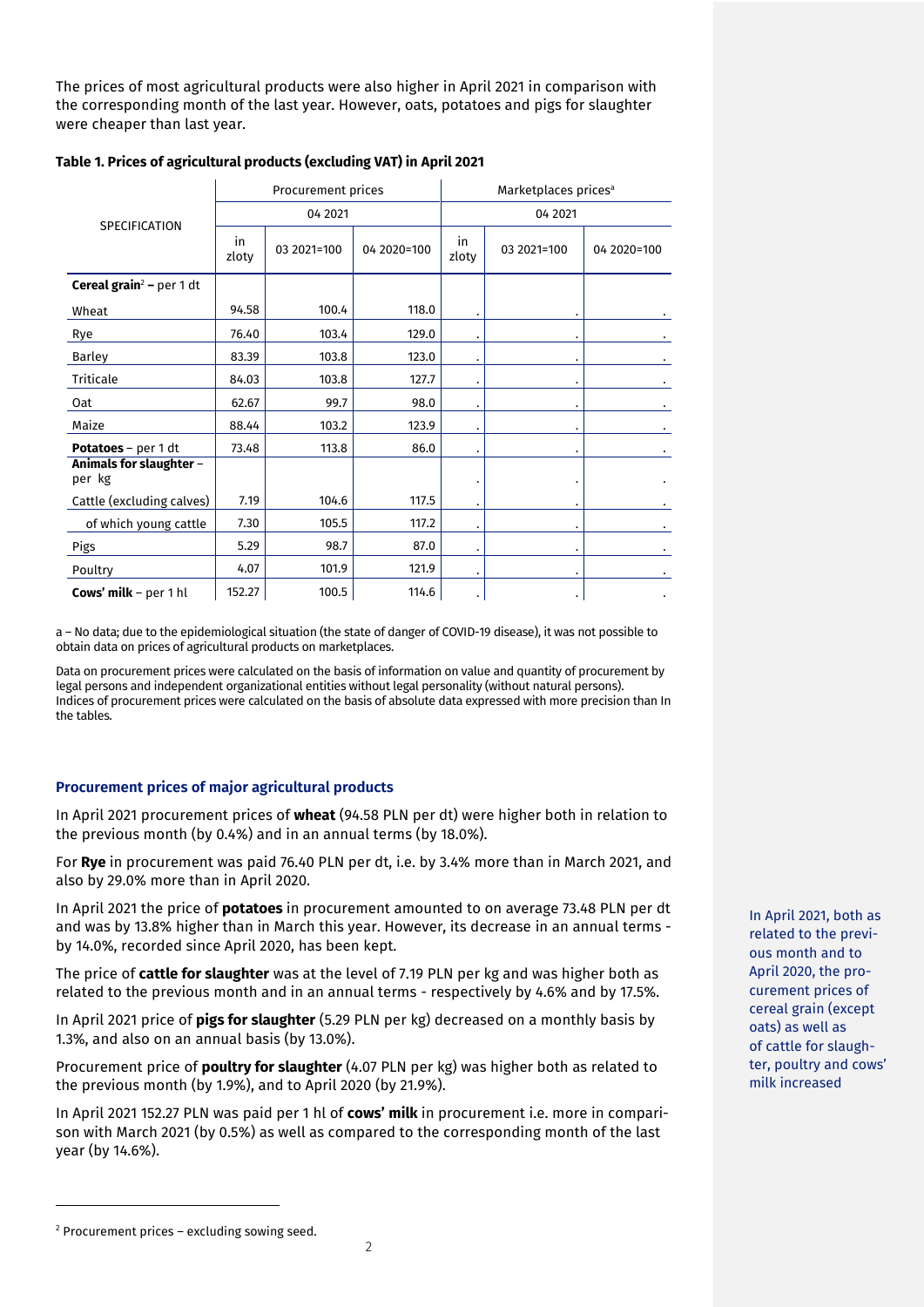



# **Chart 4. Procurement and marketplaces prices of potatoes**

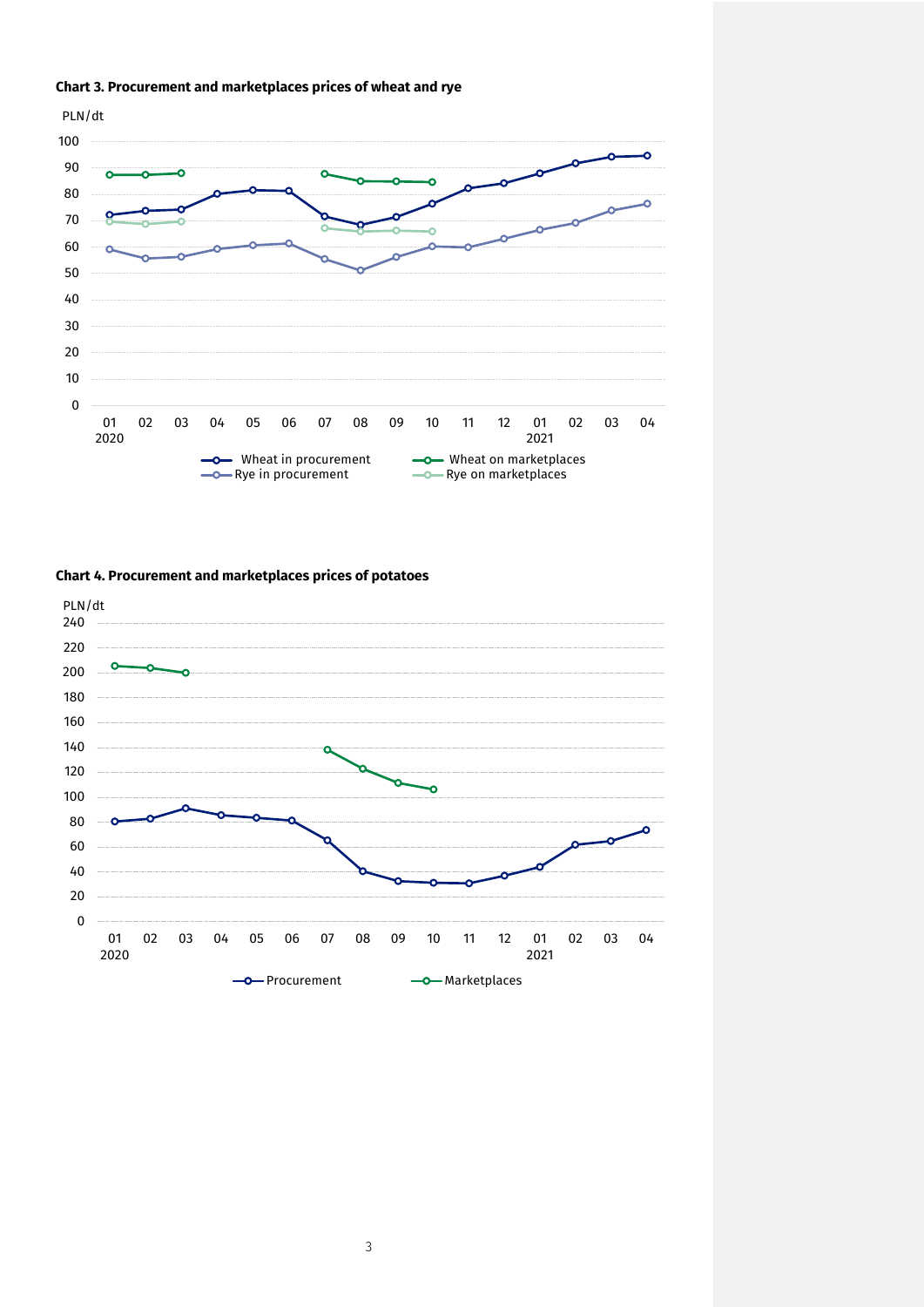

#### **Chart 5. Procurement and marketplaces prices of cattle for slaughter and pigs for slaughter**





The differentiation of the level of procurement prices of basic agricultural products in particular voivodships is presented in Table 2. (Excel sheet).

In case of quoting Statistics Poland data, please provide information: "Source of data: Statistics Poland", and in case of publishing calculations made on data published by Statistics Poland, please include the following disclaimer: "Own study based on figures from Statistics Poland".